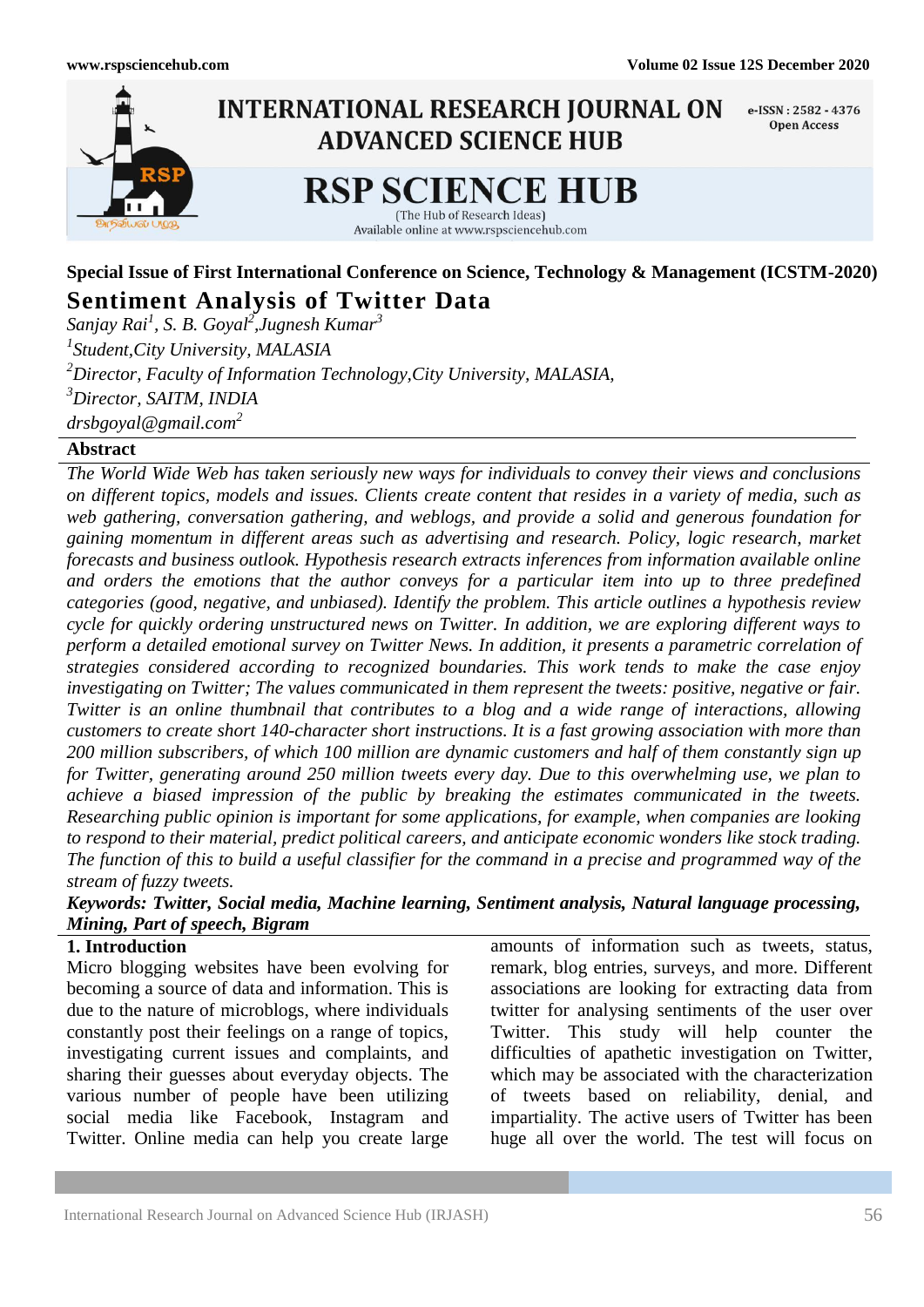researching customers based on their tweets, comments and messages. The main research center will help create a practical classifier to correctly estimate little-known tweet flow. Using the term "inquiry" will help confirm any subject matter of Twitter customer sentiment and the superiority provided by any demanding institution by the administration.

#### **2. Background**

3. As stated by Hassan et al., (2020), the use of microblogging has expanded lately with the focus of web-based and internet-based media. Social media has produced a huge amount of emotional information in terms of status, blogs and articles. It also allows businesses to connect with their customers through social media. Therefore, users have proven their opinions and comments about their services and products on social networks such as Twitter. Therefore, associations can analyze this data to understand the feelings of consumers. The use of microblogging platforms has improved in recent years. Previous years are seeing large enhancement in using of microblogging platforms. Sentiment analysis has been helping in understanding whether data related to products and services are satisfactory or not. As mentioned by Sailunaz&Alhajj (2019), textual data, extraction techniques have been helping in processing, analysing and searching facts from this data. Facts have been regarded as the objective component, however there are some subjective features. These contents have been related to opinions, appraisals, emotions and sentiments that help in conducting the base of sentiment analysis. This has caused many problems related to the development of new applications due to the high level of data. As commented by Kumar and Jaiswal (2020), sentiment analysis has been linked to a process that automates the mining of opinions, attitudes, and ideas from textual data using natural processing language. It incorporates the categorization of positive, negative and neutral opinions in the text. Some examples of sentiment analysis terminology are given below:

 $\leq$ SENTENCE $>$  = the quality of the product was high

 $\langle$ OPINION HOLDER $>$  =  $\langle$ author $>$  $<$ OBJECT $>$  =  $<$ product $>$  $\leq$ FEATURE $>$  =  $\leq$ quality $>$ 

 $\langle$ OPINION $\rangle$  =  $\langle$ high $\rangle$ 

#### $\langle \text{POLARITY} \rangle = \langle \text{positive} \rangle$

Emotion analysis includes a variety of tasks,<br>cluding emotion extraction, subjectivity including emotion extraction, subjectivity classification, emotion classification, and opinion summary. It has been aiming at analysing sentiments of people, attitudes, emotion and opinions for elements involving products, topics, services and individuals (Nakov et al., 2019).

#### **4. Related Work**

As mentioned by Ruz, Henríquez&Mascareño , (2020), many researches and studies have been done based on sentiment analysis on reviews, opinions and news articles. Sentiment analysis focuses on the broader field of natural language processing, with an emphasis on the computerassisted study of emotions, moods, and opinions expressed in text format. The analysis of opinions and feelings aimed to study people's opinions about attitudes and emotions towards the organization. The entity can be represented as individuals, events, and themes. The bigram model works well with sentiment analysis. As mentioned by Terán&Mancera , (2019), Part of speech and bigram model are not helping in outperforming with all models.`. The past years have been huge increment in utilization of microblogging platforms. Some of the popular microblogging websites including Twitter have been evolved for becoming a source of various types of information. Twitter was designed as a platform where users are accustomed to most of their reviews, feelings and thoughts. Data was diversified across platforms because it is based on real-time data. Therefore, this research will be based on Twitter as it is used by most people. As per view of Srivastava, Singh &Drall (2019), data available over the twitter is related to users who used to be professional on blogs. So, sentiment analysis can be performed on such data properly. A sense prescription system has been helpful in recommending the system with proper analysis. The use of this system helps to maintain a deep attitude to promote better analysis of emotions. This system will not recommend assets which used to receive lots of negative feedback and ratings. There have been various abusive language and negative words included in the collected data provided over the twitter. Therefore, these sentiments have been analysed for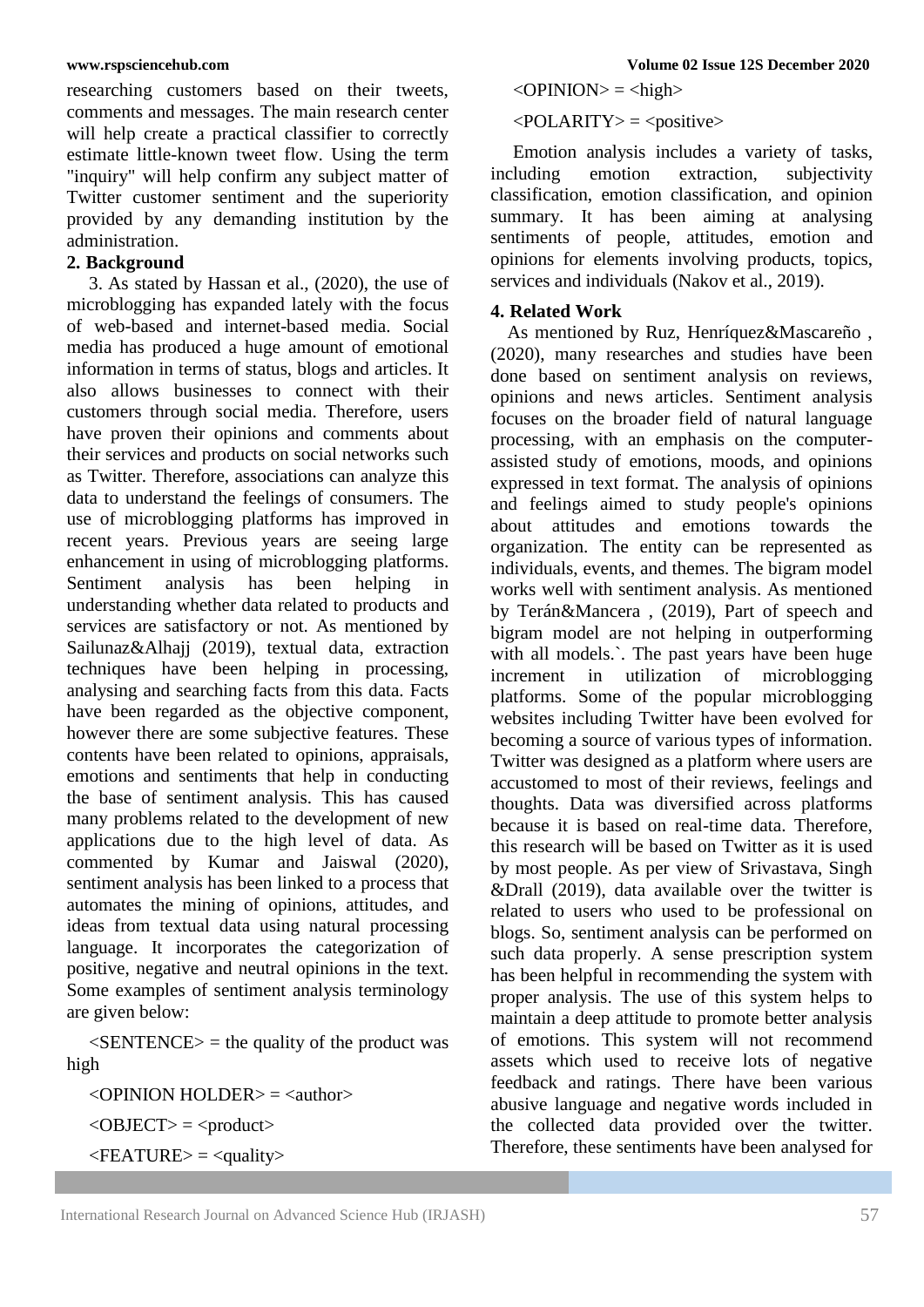understanding the better opportunity for association in the market. Negative sentiment has been helping companies in resolving issues with the products and services in the market (Hasan et al., 2018).

### **5. Literature Survey**

As commented by Rodrigues &Chiplunkar (2019), sentiment analysis have been based on NLP working at different levels of granularity. This is monitored at sentence level and now at the phrase level. This research have been based examining sentiments of tweets that come under Pattern classification and data mining. The above terms are based on the process of inventing better patterns in data. This study will be based on techniques of NLP for mining patterns and features from large data sets. As per view of Saad & Yang (2019), machine learning is a technique used in differentiating individual tweets based on the pattern model. The features can be used for modelling patterns and distinguishing patterns and classification based on a couple of groups such as formal blogging and informal blogging. Language based characteristics deals with formal linguistics and include sentiment polarity of user thoughts. Sentiment polarity has been focused on words that are based in natural innate tendency. This study has been helping in addressing challenges based on sentiment analysis in Twitter that can be based on differentiating tweets on negative, positive and neutral. As per view of Srivastava, Singh &Drall (2019), the large user base of active customers over twitter have been helping in gathering more data. Therefore, this research will expect a better sentiment analysis. Sentiment Analysis has been a challenging task that involves natural processing and machine learning. Sentence level sentiment analysis has been dealing with tagging user sentences with proper sentiment polarities. Sentence level can be distributed into positive, negative and neutral class. Aspect level has been dealing with each word in the sentiment has been directed. This level of sentiment distribution has been concerning with identifying and mining features of the product from source data. As commented by Alharbi & de Doncker (2019), tweets are utilized that are ending with positive emoticons. Most of the new works have dine with the prior polarity of words for sentiment distribution at sentence level. Models can be built

#### **www.rspsciencehub.com Volume 02 Issue 12S December 2020**

with under Native Bayes and Support Vector machines. Unigram and Bigram models are utilized in feature space of conjunction in Part of speech. The unigram model have been outperforming with all other models. Polarity predictions from websites as noisy labels for training a model and utilizing 1000 manually labeled tweets have been used for testing. As per view of Sharma & Kumar (2019), the utilization of syntax features of tweets, including hashtags, the link, retweets and exclamation marks have been in conjunction with prior polarity of words and Part of speech words. Bigrams and Part of speech features are not helping in this case. Kumar & Jaiswal (2020) collected data followed with similar distant learning paradigm. They used to perform several classification task by subjective and objective. In case of subjective data, tweets ending with emoticons in the same purpose are collected (Huq, Ali & Rahman, 2017). In case of objective, crawling of twitter accounts of popular newspaper, including the New York Times have been used. Data and information utilized for training and testing has been collected with the help of search queries and it has been biased. The use of data from twitter can be analysed with the help of such models. This research will help in analyzing the best possible models for generating accurate sentiment analysis data. Polarity predictions can be done from websites that can be helpful in using syntax features of tweets based on hashtags, links and retweets.

#### **6. Methodology**

Emotional analysis of Twitter data reviews is a new area that needs more attention. The collected Twitter information has been developed from scratch to prepare for cleanliness. Also, using an element selection technique, important content is removed from the entire content. Third, the information bits are marked as physically true or negative tweets to configure the preparation package. Finally, preparation sets marked with individual highlights are provided as an aid to the classification to add additional information such as test sets.

#### **6.1 Data Source**

Determining the source of information is a critical task to advance the final investigation. Online media levels are broadly divided into three general classifications as sources of information: online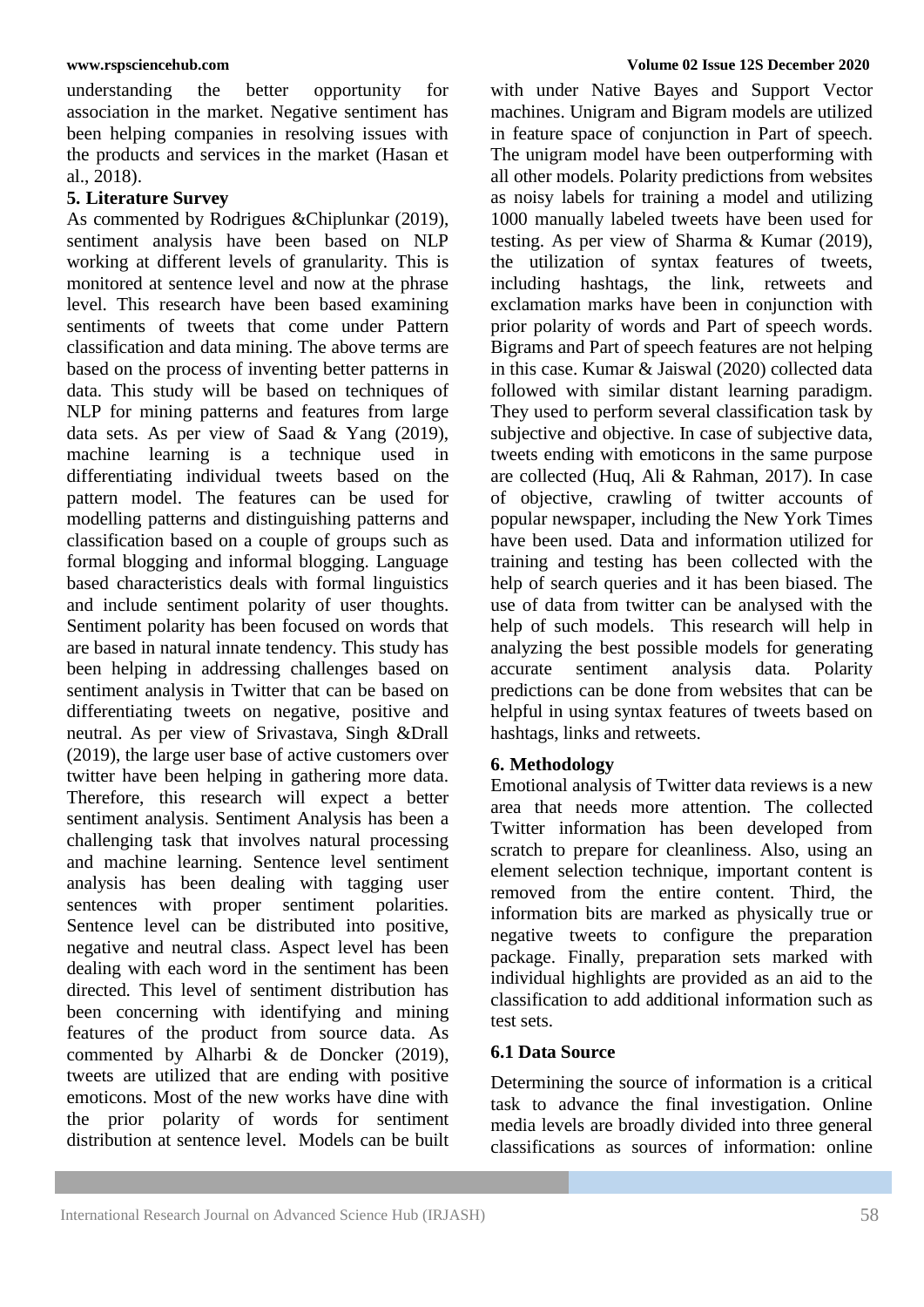journals, miniature writing for a blog locale, and a survey website. Of all the classifications, a miniature writing for a blog website such as Twitter is ubiquitous due to its limited content and the public availability of information. The accompanying findings on the rate of Twitter development show that Twitter is being used as a site for review research.

#### **6.1.1 Twitter Growth Rate Statistics**

Approximately 6,000 tweets are posted on Twitter every second. Receive more than 350,000 tweets at any time and 500 million tweets every day. He posts about 200 billion tweets a year. Based on Twitter's experience, the number of tweets increased from 5,000 tweets per day in 2007 to 500,000,000 tweets per day in 2013, which is roughly six significant degrees. Halfway through, it posted 300,000 tweets a day in 2008, 2.5 million tweets a day in 2009, 35 million tweets in 2010, and 200 million tweets a day in 2011. Also 340 million tweets a day. For example, on March 21, 2012, six years after the launch of Twitter. Twitter no longer uses these criteria for our navigation.

#### **6.1.2 Twitter Research**

According to the current work, investigations conducted on Twitter relate to health care, advertising, legal issues, market advertising, games and so on. Phonetic or psycholangistic expertise, oral fogs and histograms. In addition, Twitter is the most promising point for investigations such as the network or outreach, content disclosure, marketing and business prospects, offer scope and the tweet ordering.

#### **6.1.3 Tweets**

The message posted on Twitter is called a tweet, limited to 140 characters. Tweets typically include the following: text, contacts, emoticons, and images. The six-second video was added in 2012 as a tweet section. With these elements in mind, extraction is applied to text, additions, pictures, emoticons or emojis, and recordings. The tweets contain three records, including the hashtag (#), retweet  $(RT)$  and record ID  $(\omega)$ .

### **6.2 Data Pre-processing**

Information from Twitter is difficult. Collected Information Approximately, you must prepare or swap up raw data to execute a classification.

Completed works include uniform packaging, hashtags and other Twitter documents ( $@$ , RT), emoticons, URLs, stopwords, slag word decompression and extended word stress.

#### **6.3 Feature Extraction**

Prefabricated datasets have different individual properties. In the component extraction technique, we separate the different angles, descriptive words, action words, and objects, and then identify these contexts as default or negative to indicate the intensity of the whole sentence.

#### **6.4 Sentiment Classification Technique**

Generally, there are two ways to distinguish between content gradients: information-based procedures and AI procedures. Information-based procedures are also known as lexical-based strategies. The vocabulary put together a procedural center for inferring emotion-based vocabularies from the content and then recognizing hints from those vocabularies. A dictionary is a combination of well-known collected conceptual terms. This methodology is further divided into dictionary-based and corpus-based methodologies. The dictionary-based methodology searches for words placed in the ranking and then parse the word references to collect word equivalents and counterwords. The corpus-based methodology creates a summary of qualification words and then discovers additional relevant emotional words within the huge corpus, keeping in mind that they set a clear direction. To guide the approach of the dictionary, the light placement of the words that describe the grade is physically collected together with the instructions that are referenced as a means of preparatory tasks. This set is then continually developed by searching for word equivalents and counterwords in commonly used and recognized lexical word reference devices, such as WordNet or Sentiful. The basic objective of AI techniques is to build calculations that update the execution of the framework by preparing information such as models, past information, and encounters. AI gives the answer to the hypothetical order question in two consecutive previews.

1) Develop and train the model using the preparation of ensemble information, such as the actual named information.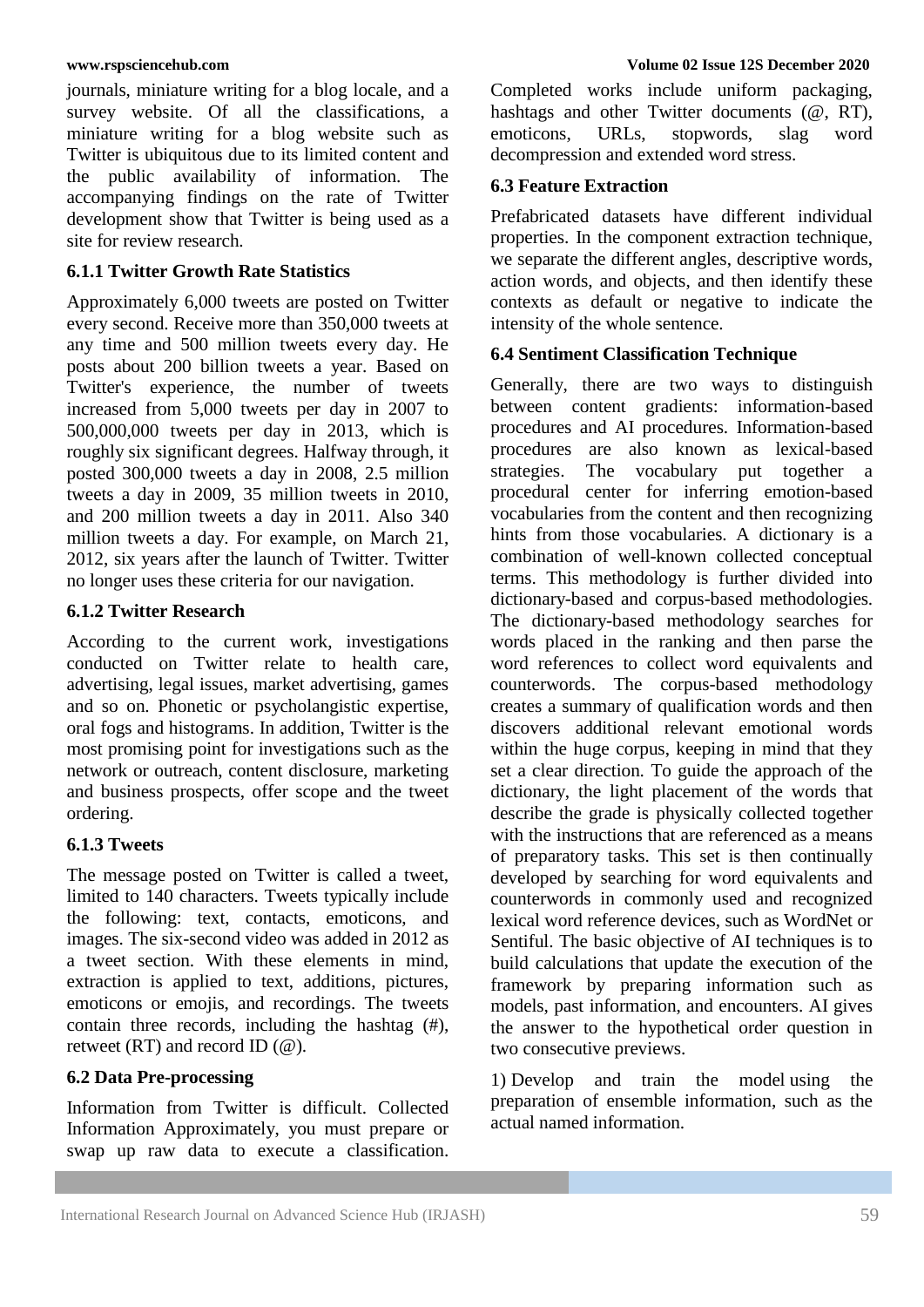2) Classify unlabeled or unclassified information according to the prepared or provided template.

Machine learning methods can be divided into monitored and unsupervised methods. Because we are dealing with subjective data, commonly monitored the machine learning techniques are used to analyze emotions. The monitored machine learning methods, unlike non-monitored machine learning methods, rely heavily on learning data that has already been tagged as data. Based on the training data provided, the classifier classifies the rest of the data, the test data. Sentiment analysis uses a number of monitored machine learning algorithms such as logistic regression, naive Bayesian algorithms, decision trees, support vector machines (SVMs), random forests, maximum entropy, and Bayesian networks. Choosing the right algorithm for the data and domain you choose is an important step.

### **7. Result and Discussion**

# **7.1 Problem statement**

Sentiment analysis done on microblogging is a new research area and contains more area to be discovered. As per view of Srivastava, Singh &Drall (2019), many work and studies are done on these research areas which are user reviews and posts over the web. Still, analysis are different from Twitter as twitter include the limitations of 140 characters per post. Therefore, users have to post their feelings and thoughts in a short manner (Emadi&Rahgozar, 2020). A proper technique can be done by implementing learning techniques which include Native Bayes and Support Vector machines. This has been expensive and research gaps are existing in such techniques. So, this research will focus on proposing a model for examining sentiments of twitter user using efficient classification techniques.

### **7.2 Expected Impact**

The research has based on sentiment analysis related to microblogging. It is expected that this study will impact on working with unigram models in order to improve models by including data related to the closeness of the word with negation word. This study will help in specifying the window for the word that is under consideration and effect of negation involved in the model. It has been expected that closer the negation word on to the unigram model, it would affect the polarity. This study will help in identifying the POS separately from unigram models. It has been expected that identification of data based on the relative position of word in tweet affects performance of polarity of classifier.

# **7.3 Solution Approach**

The study will focus on developing a tree that will represent tweets in order to combine many categories of features. A partial tree kernel will be used for calculating the similarity between two trees. As per view of Arora &Kansal (2019), a PT kernel has been helping in the measuring similarity between both trees by comparing sub-trees. This kernel of general class is utilized for comparing abstract objects like strings. The calculation will be done computationally by Dynamic programming techniques. Solution might be obtained by following approach that starts with initializing main tree as root. Tokenization of each tweet as in case token has been targeted as negative word and addition of leaf node in the root with the respective tag need to be done. As per view of Alsaeedi& Khan (2019), an English token needs to be mapped to its Part of speech. After that calculation of priority polarity will be done. The PT kernel tree helps in creating possible sub trees and help in comparing them together. These sub trees need to be involved in non-adjacent branches. Therefore, based on this hypothesis can be derived as follows:

H0: Bigram model can be a better model for accuracy in sentiment analysis than other models.

H1: The bigram model cannot be a better model for accuracy in sentiment analysis than other models.

### **Conclusion and Future work**

In this article, we first go through a detailed process of ending the emotional analysis cycle to categorize Twitter's highly unorganized information into positive or negative categories. Second, we discussed several techniques to destroy emotion in Twitter data, including Twitter knowledge-based strategies and machine learning strategies. In addition, we presented the parametric correlation of the discussed monitored methods of machine learning based on our defined parameters. The various strategies for examining the